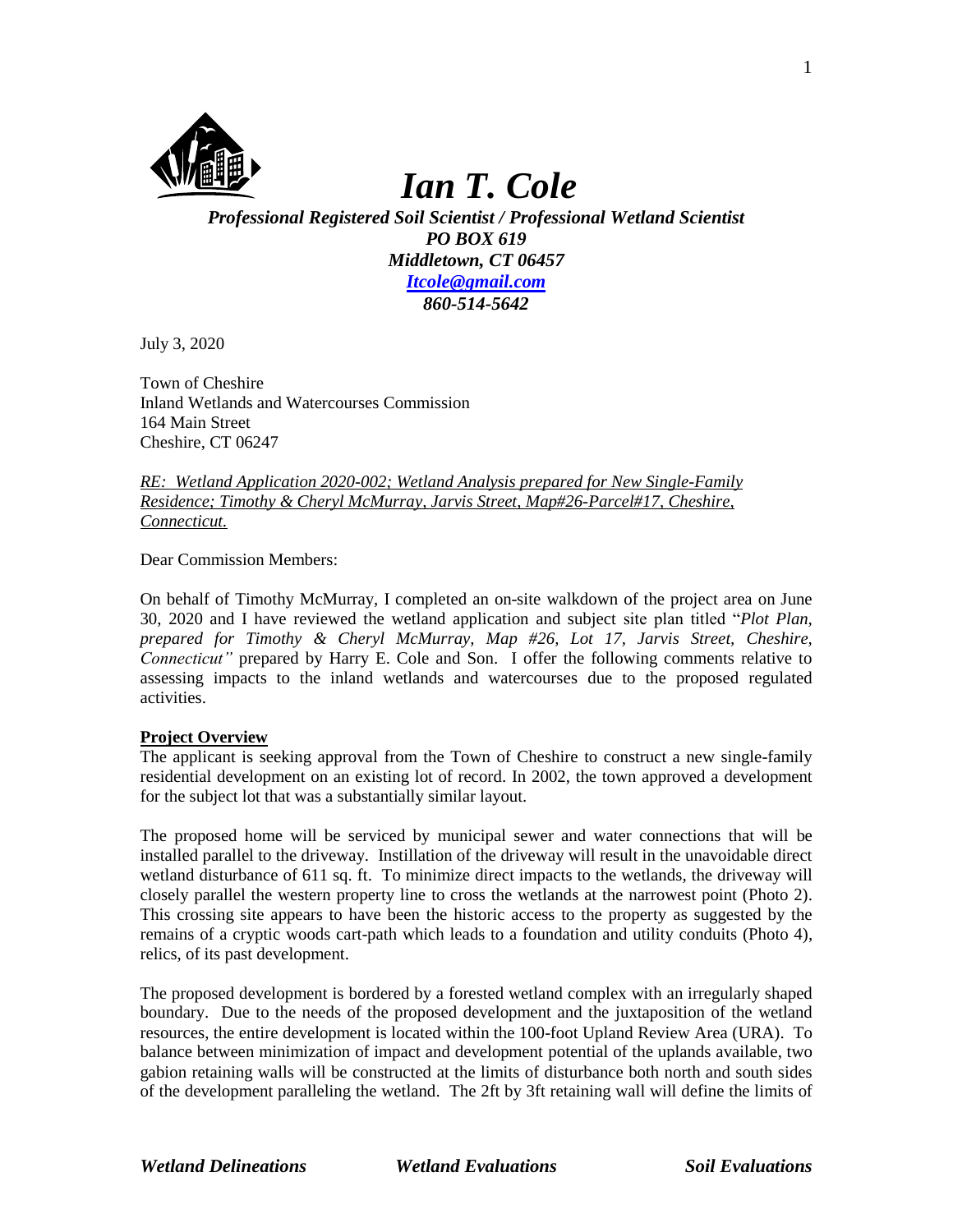disturbance and limit wetland disturbance associated with grading and clearing required to construct the residence.

#### **Wetland Resources**

Wetlands encountered along the peripheral of the proposed development are characterized as a palustrine seasonally flooded forested wetland system interconnected by a series of man-made and naturally occurring intermittent watercourses that convey seasonal flow and runoff from the higher elevation and farmland west of the lot, to the low-lying and level forested floodplain wetlands associated with Ten Mile Brook in the east. The wetland the driveway will cross is an example of one of these interconnecting intermittent watercourses that have been channelized by past agricultural practices.

The dominant wetland type on the property is classified as a seasonally flooded palustrine forested wetland (Photo 1) dominated by classic red maple (*Acer rubrum*) swamp vegetation. Red maple makes up the majority of the forest overstory and with other subordinate species such as yellow birch (*Betula alleghaniensis*), and American elm (*Ulmus Americana)* also present in lesser quantities. The thick shrub stratum is dominated by winterberry (*Ilex verticillata*), highbush blueberry (*Vaccinium corymbosum*), and sweet pepperbush (*Clethra alnifolia*) and spicebush (*Lindera benzoin*)*.* Skunk cabbage (*Symplocarpus foetidus*), Cinnamon fern (*Osmunda cinnamomea*), nettles *(Urtica spp.)* and various wetland sedges carpet the wet forest floor.

The above is not an exhaustive list, but rather a sampling of the vegetation commonly observed throughout the wetland system. I have field verified" and I agree with the wetland boundary recently flagged in February 202 by Davison Environmental. The wetland boundary is welldefined, marked by the toe-of-slope of a relic stream terrace associated with Ten Mile River.



Photo 1: Example of the main body of wetlands, a thickly vegetated forested floodplain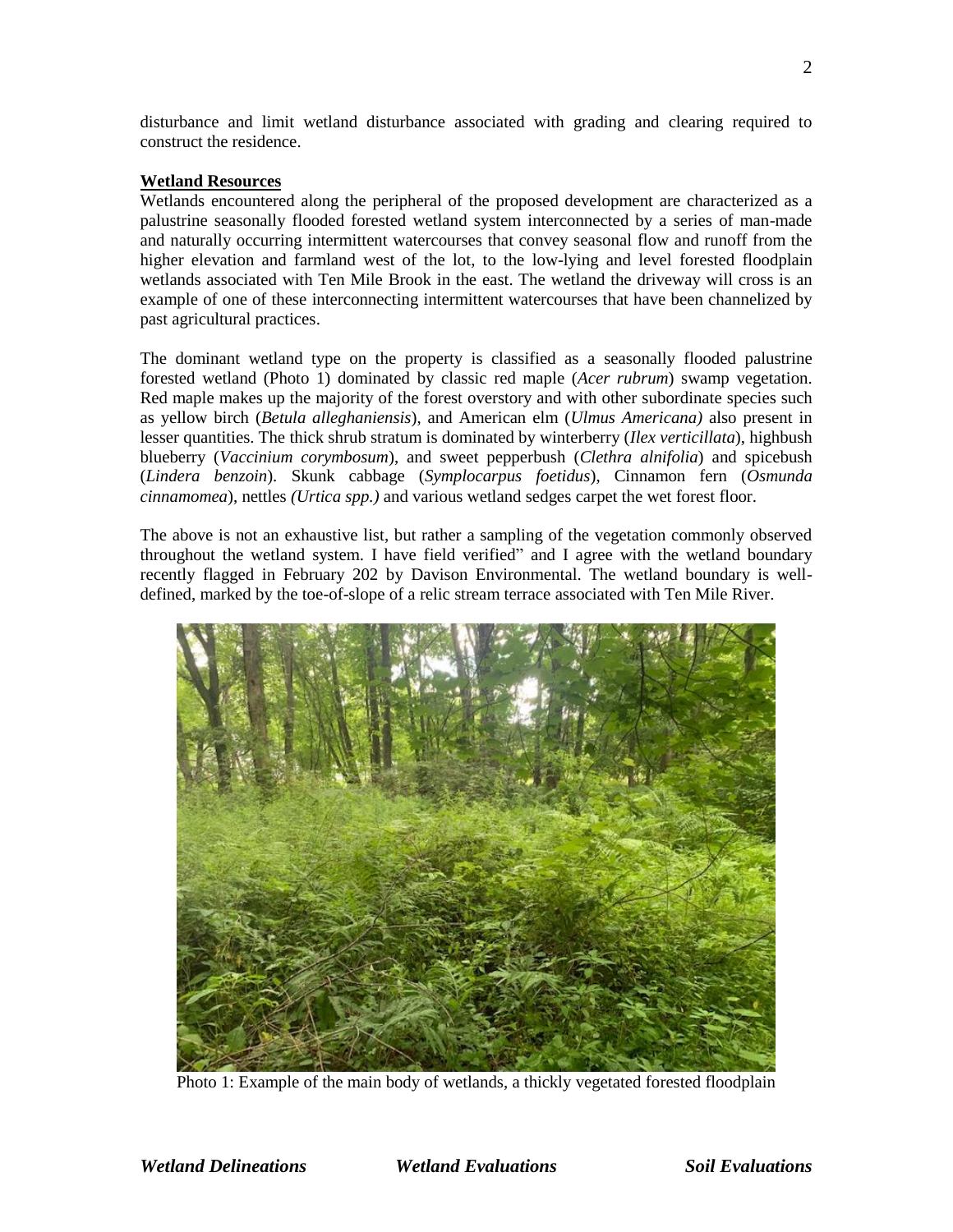

Photo 2: Wetland at Driveway Crossing - 611 SF of wetland impact



Photo 3: Example of Existing Upland Conditions – Proposed Home Location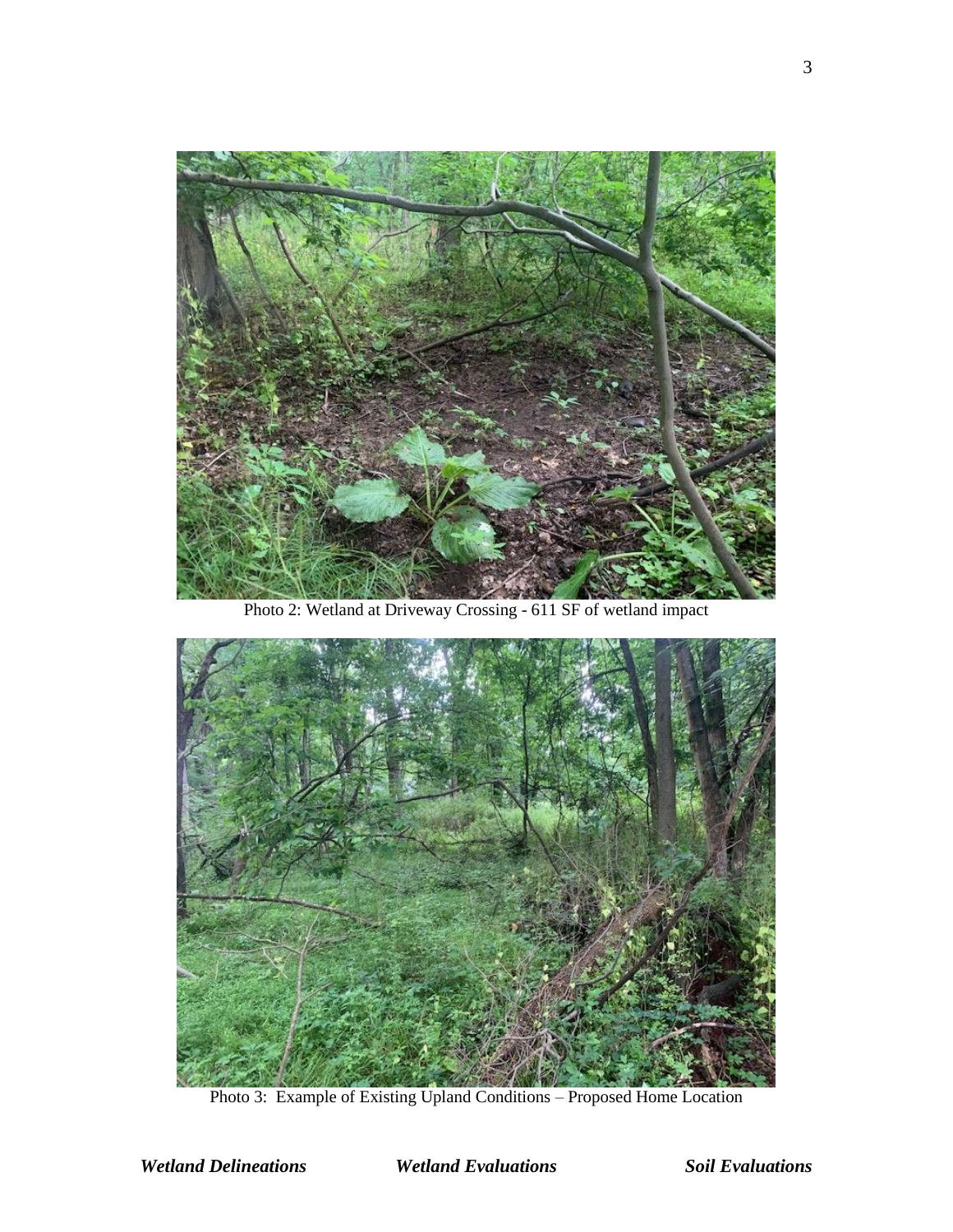

Photo 4: Remains of Foundation and Utilities from Previous Development

# **Site Specific Soil Survey**

The soils identified on the site are a refinement of the Natural Resources Conservation Service (NRCS) Websoil Survey.

#### *Wetland Soils*

Wetlands soils near the proposed activities are mapped and classified as (15) Sacarboro Muck. A typical soil profile along the wetland boundary consist of approximately 5"-0" of intermediately decomposed organic material (Oi), followed by 0"-3" of a thick dark topsoil horizon (A), underlain by  $3"$ -18" of a wet weakly developed grayish subsoil horizon  $(Bg)$  with common redoximorphic features (Common medium distinct strong brown mottles, masses) ranging from fine sandy loam to very fine sandy loam. This subsoil is underlain by a saturated sandy loam to fine sandy loam gray substratum (2Cg).

# *Upland Soils*

The forested upland soils are mapped and classified as moderately well-drained (701A) Ninigret very fine silt loam.

#### **Wetland Functions and Values**

The subject wetlands provide several wetland functions and values as outlined in the United States Army Corps of Engineers (USACE) Highway Methodology Workbook. From a functional standpoint (based on qualitative wetland characteristics and best professional judgment) the subject wetlands holistically provide the following functions and values:

The wetlands provide local groundwater recharge/discharge influences and help maintain water levels in the downstream receiving wetland and watercourse system.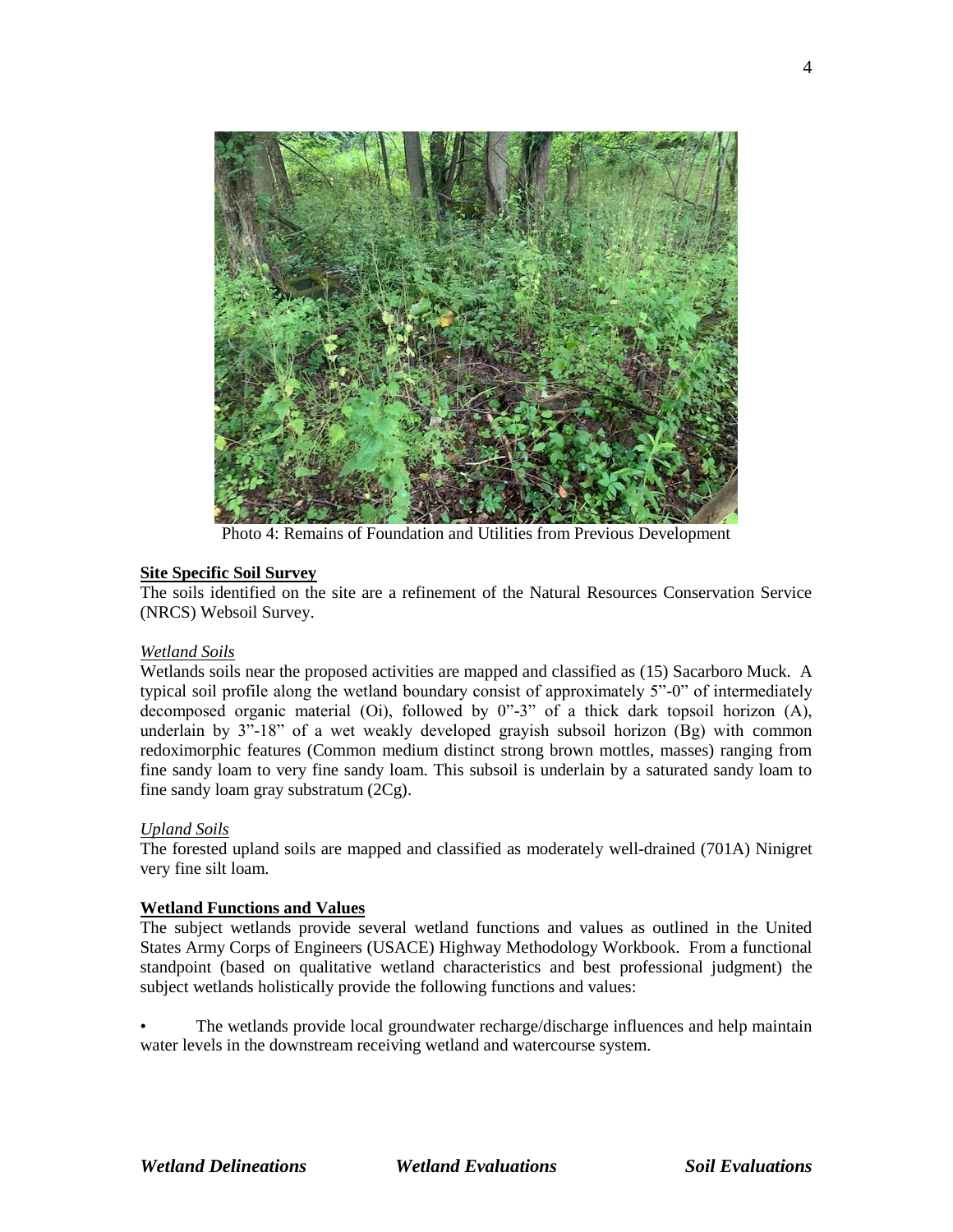• The affected wetlands at the proposed crossing sites are classified and/or associated with drainageways and floodplain forested wetlands. The downstream receiving wetlands are part of a large floodplain complex that can attenuate and/or store large volumes of floodwater.

The wetlands at the driveway crossing are associated with a watercourse / open channel which reduce the natural capacity for retention of sedimentation / toxicant/pathogen retention. The engineered crossing is specifically designed to maintain the natural capacity of the existing intermittent flow path conditions. The remainder of the vegetated wetlands on the site which will not be directly impacted have a high function for retention of sedimentation / toxicant and pathogen retention.

The wetland vegetation in the wetlands can remove nutrients during the growing season when all vegetation strata are non-dormant.

• Production export is a function of the wetlands as the local watershed has relatively sizeable drainage area capable of "flushing" of organic materials during high flow periods. Particularly so as a source for detritus for the associated Ten Mile River.

• Due to the lack of open water subject to erosive forces, shoreline stabilization function is not applicable.

• The general wetland attributes and compilation with the surrounding wooded upland habitat provide generalized wildlife habitat capable of supporting common wildlife species found throughout Connecticut's forested areas. A review of the project site demonstrates that the parcel is located within an area identified by CTDEEP as suitable habitat for state listed special concern species.

• The on-site wetlands are palustrine seasonally flooded forested wetlands and do not have the year-round hydrology to a support fin-fish population.

• The proposed development will not diminish recreational opportunities of the wetlands or degrade the visual aesthetic qualities of the wetlands.

# *Wetland Functions and Values Summary*

The site improvement plans focus on the preservation of wetland functions and values, protection of water quality and minimize direct disturbance to adjacent jurisdictional wetland areas. The proposed plans will enhance some wetland functions and values by creating a formal, stabilized and durable access, while reducing potential sedimentation sources.

# **Natural Diversity Data Base**

The subject lot is located within potential habitat for State-listed species as designated by the Connecticut Department of Energy and Environmental Protection (CTDEEP) Natural Diversity Data Base (NDDB). In a review letter from CTDEEP dated January 27, 2020 NDDB advised that there are extant known populations for 3 State-listed species of special concern on the property or proximal to; Terrapene c. carolina (eastern box turtle or EBT), Glyptemys insculpta (wood turtle) and Thamnophis sauritus (eastern ribbon snake). To mitigate any potential conflicts during construction the proposed Project will adapt the best management practices (BMPs) as recommended by DEEP to ensure the project does not result in an incidental take of a State-listed species. Because these species have the potential to be occasionally found in habitat similar to that in the development envelope, general awareness and avoidance measures will be provided to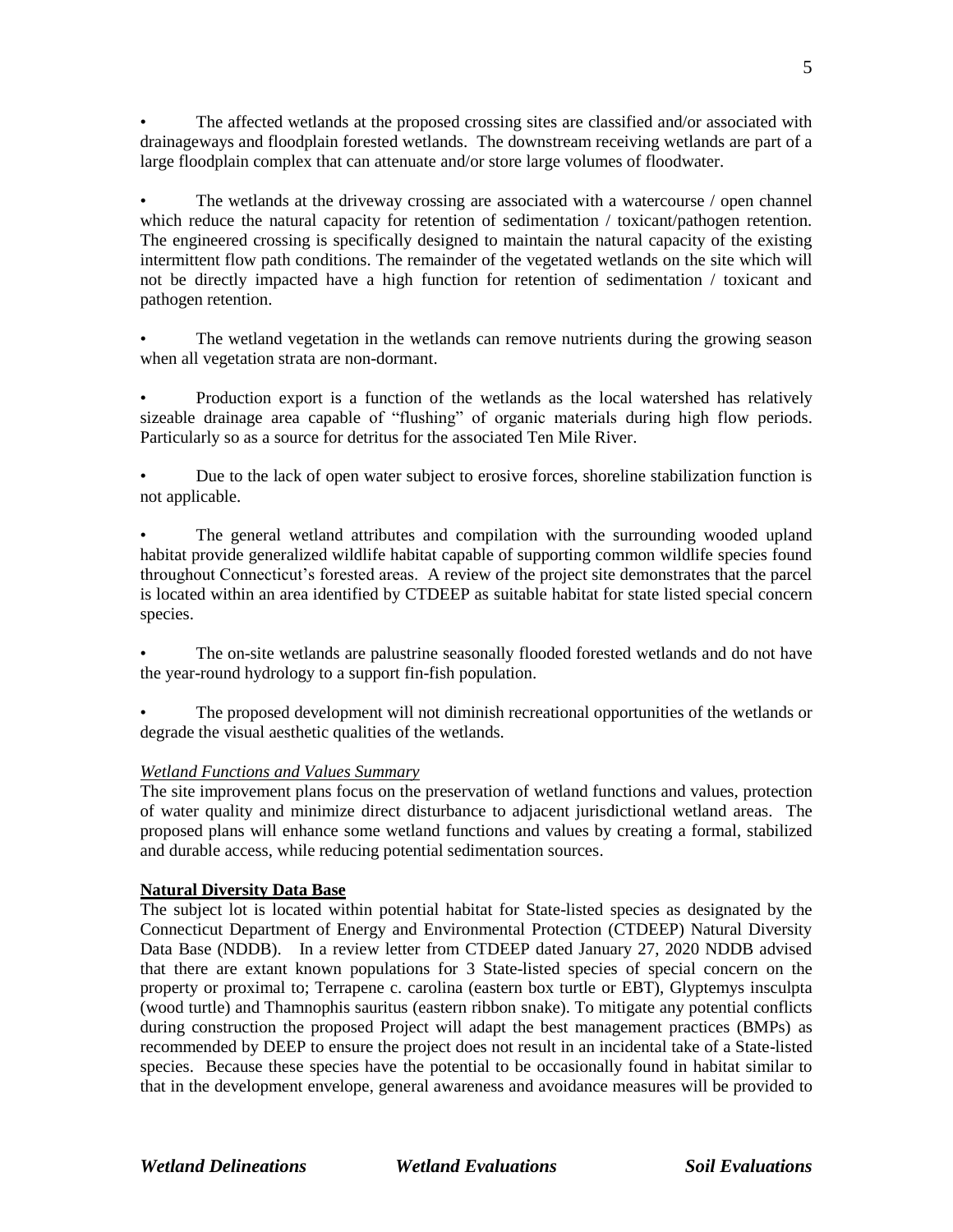contractors to protect State-listed species from being harmed during work activities. The project shall adopt the following global BMP(s) to protect the 3 State-listed species.

- All contractors will be made aware of the species description and possible presence onsite and will receive fact sheets on each species with photo's identifying each species;
- Exclusion fencing (aka Silt Fencing) will be installed at the limits of disturbance surrounding the work zone;
- The immediate work area will be scanned daily by contractors for these species before starting work using mechanical equipment;
- Any of the State- listed species found will be moved out of the way and placed on the outside of the exclusion fencing. These animals are protected by law and will never be taken off site;
- Work conducted during early morning and evening hours should occur with special care not to harm basking individuals.
- Any confirmed siting of State listed species will be reported and documented with the NDDB (nddbrequestdep@ct.gov) on the appropriate special animal form found at  $(\text{http://www.ct.gov/deep/cwp/view.asp?a=2702&q=323460&dep\\Nav GID=1641).$

#### **Proposed Improvements**

The crossing point was selected to minimize wetland disturbance by selecting a naturally occurring narrow point in the wetland. The planned alignment takes advantage of the existing topography which alternative access would increase wetland disturbance and the need for more extensive earth work. Grading at the crossing point is relatively minimal and will not required extensive stream bank stabilization or dewatering to facilitate construction.

To minimize impacts the design incorporates standard best management practices and guidelines for residential driveway crossings. The proposed crossing will utilize 27 linear ft of 18" reinforced concrete pipe (RCP) 2. To maintain stream flow dynamics the pipe alignment and pipe gradient matches the existing stream alignment and grades as closely as possible. Inlet and outlet rip-rap protection will provide scour protection and will deenergize flow and reduce downstream erosion.

A construction sequence is provided on the project plans notes Additional construction notes include details on the proposed earthwork and grading, site stabilization, best management practices (BMPs) for protecting the environment, wetland and watercourse impact avoidance and minimization measures, wetland restoration notes, erosion and sediment controls, and construction inspections. All construction activities will be completed in compliance with the standards and guidelines provided by the 2002 Connecticut Guidelines for Soil Erosion and Sediment Control, the 2004 Connecticut Stormwater Quality Manual and the Inland wetland and Watercourses Regulations for the Town of Cheshire. The required E&S control inspections either weekly and/or preceding each rain greater than .25" will further insure continued maintenance of the exclusion fencing / erosion and sediment controls placed at the limit of disturbance until the area is stabilized post development.